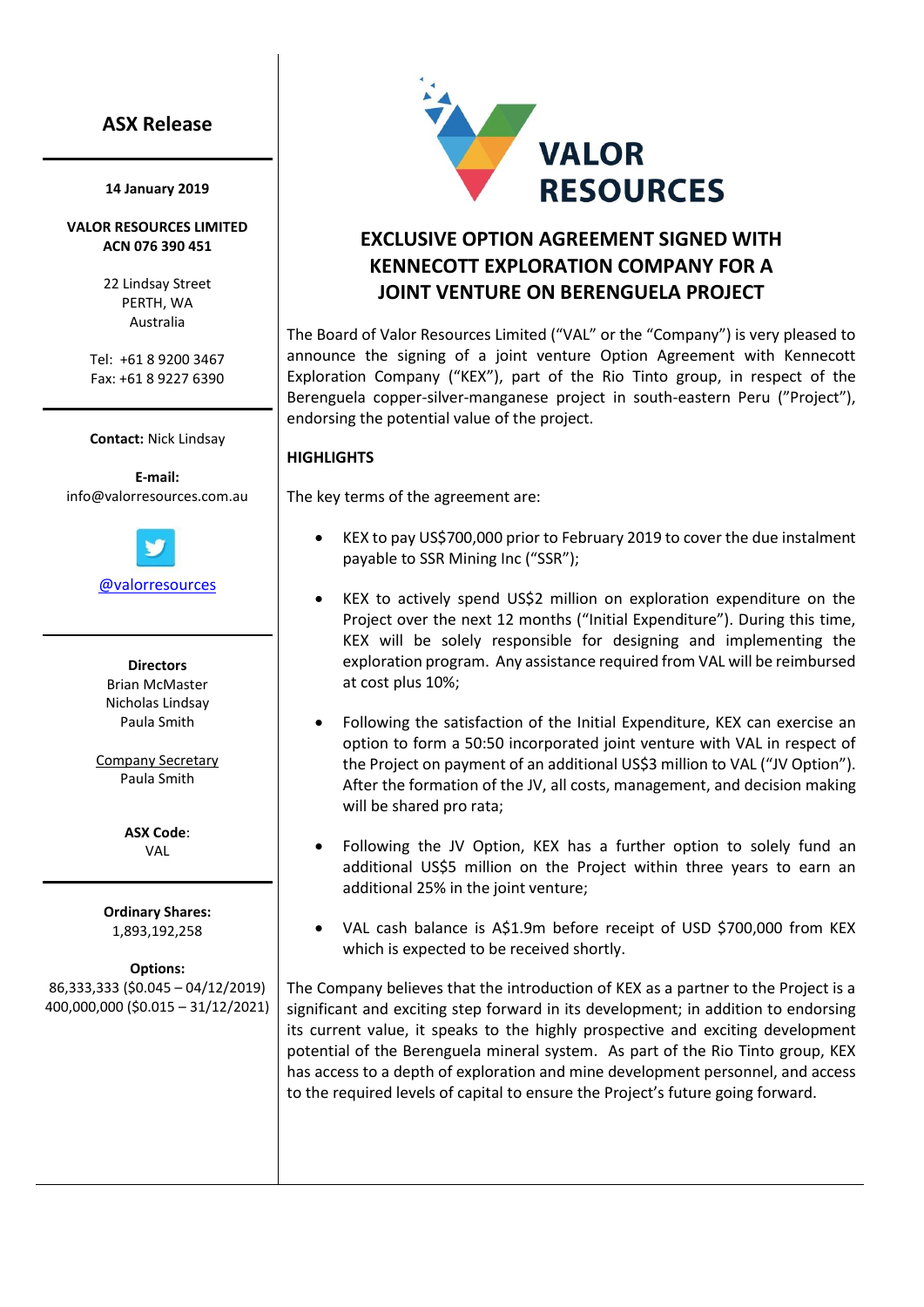Consent for the above arrangement has been granted by SSR who still holds a mortgage over the Project following the original acquisition by VAL (refer to ASX announcements on 13 February 2018, 30 March 2017 and 3 May 2017). Once the JV Option is exercised, future milestone payments to be paid to SSR are to be shared by the joint venture participants on an equity basis.

VAL continues to hold the Picha Project and additional concessions in Perú, on which it will continue to conduct exploration activities. These projects do not form part of the KEX JV agreement.

VAL continues to consider other acquisition/investment opportunities as they arise.

## **Dr Nicholas Lindsay, Executive Director commented**:

*This is a very exciting time for Valor Resource and the undeveloped Berenguela copper-silver project. We*  welcome KEX's involvement in the Project's development going forward and we are encouraged about the *exciting near and longer term prospects for VAL's shareholders.*

## **Highlights Relating to the Berenguela Project:**

- $\check{\phantom{1}}$  6,594 hectares of mineral concessions in South-Eastern Peru, with the current resource only occupying 2.1% of total land package.
- $\checkmark$  Measured, Indicated and Inferred JORC Resource: 45.9 million tonnes at 0.77% copper 86 g/t silver + 0.28% zinc and 5.1% manganese (Table 1). For details, refer to ASX announcements on 9 January 2018, 30 January 2018 and 29 August 2018.

| Category     | <b>Tonnes</b><br>millions | <b>Silver</b><br>g/t | Copper<br>% | Manganese<br>% | <b>Zinc</b><br>℅ | Copper<br>Eq, % |
|--------------|---------------------------|----------------------|-------------|----------------|------------------|-----------------|
| Measured     | 7.71                      | 103                  | 0.99        | 8.68           | 0.34             | 1.65            |
| Indicated    | 28.2                      | 80                   | 0.73        | 5.16           | 0.30             | 1.27            |
| Inferred     | 9.97                      | 88                   | 0.67        | 2.15           | 0.20             | 1.19            |
| <b>Total</b> | 45.9                      | 86                   | 0.76        | 5.10           | 0.28             | 1.32            |

**Table 1. Mineral Resource as at 30 January 2018, at 0.5% copper equivalent cut-off grade**

*See below for copper equivalent calculation parameters*

- ✓ Positive Scoping Study indicated that the Project could be economically and technically viable across a range of parameters, through the production of copper, silver, and manganese products (refer to ASX announcements on 29 August 2018 and 3 September 2018 for further details)
- Pre-feasibility study already commenced with a rigorous metallurgical testwork program currently underway.

## *Competent Person Statement*

*The information in this document that relates to the resource statement is based on information compiled and reviewed by Mr. Marcelo Batelochi, and referred to in ASX announcements on 9/01/18, 30/01/18 and 29/08/18. Mr. Batelochi is*  an independent consultant with MB Geologia Ltda and is a Chartered Member of AusIMM – The Minerals Institute. Mr. *Batelochi has sufficient experience which is relevant to the style of mineralization and type of deposit under consideration*  and to the activity which is being undertaken to qualify as a Competent Person as defined in the 2012 Edition of the *"Australasian Code for Reporting of Exploration Results, Mineral Resources and Ore Reserves". Mr. Batelochi consents to the inclusion in the report of the matters based on their information in the form and context in which it appears. Mr. Batelochi accepts responsibility for the accuracy of the statements disclosed in this release.*

*The Company confirms that it is not aware of any new data that materially affects the information included in the original market announcements, and that all material assumptions and technical parameters underpinning the estimates in the relevant market announcements continue to apply and have not materially changed.*